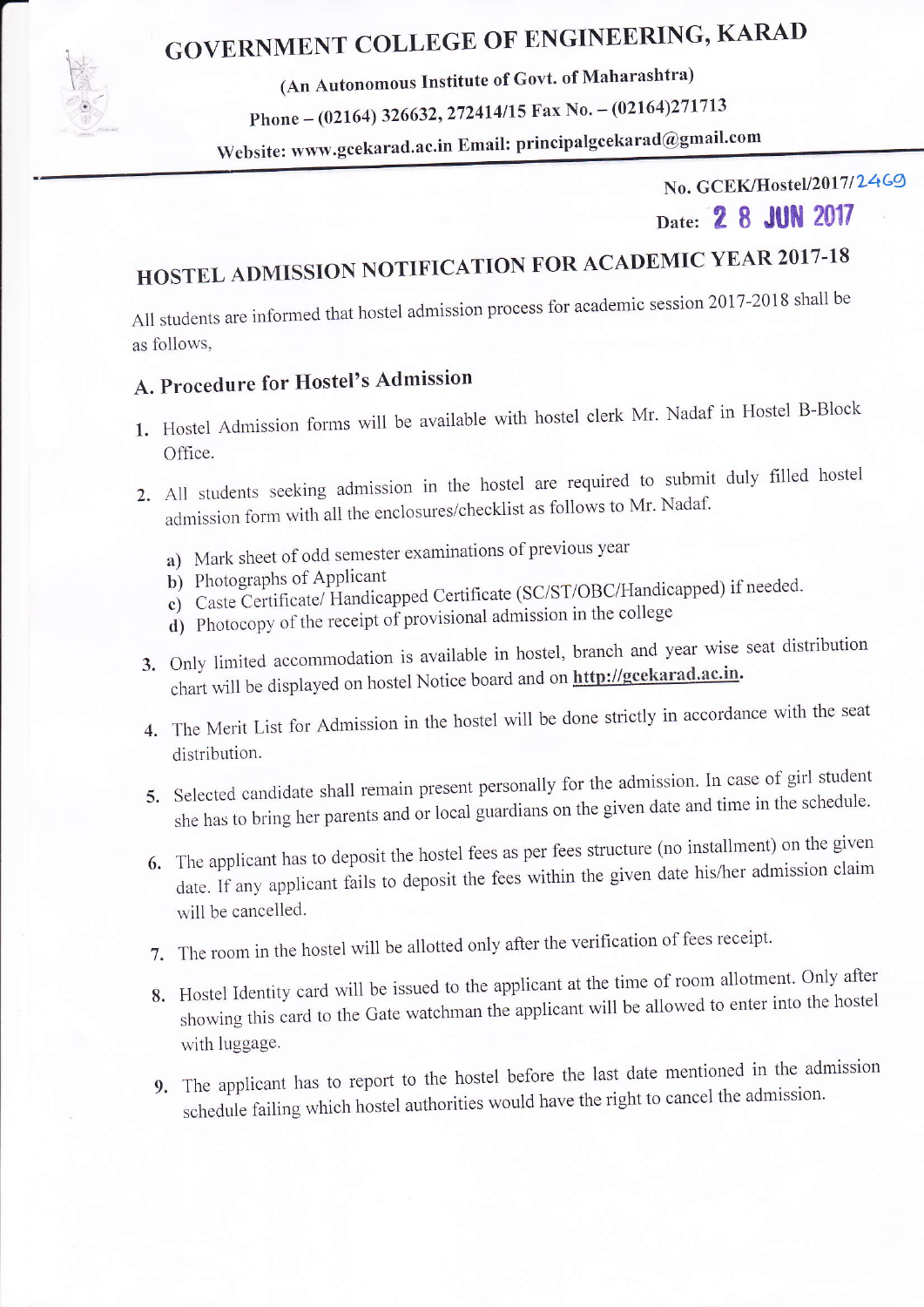- 10. For any further enquiry related to hostel admission, the student may communicate to the warden during the office hours.
- 11. Hostel residents are required to follow the rules and regulations prescribed for them' The copy of the rules and regulation are displayed on the notice board of the Hostel and on<br>http://gcekarad.ac.in.
- 12. Failure to observe discipline or violation of any rule may make a student liable to disciplinary action, which may result in eviction from the Hostel.
- 13. The old students would be given temporary admission at the time of commencement of the academic session in the hostel during 29 June to 6<sup>th</sup> July 2016.
- 14. Those who do not get admission as per merit, they have to vacate their rooms, failing which strict disciplinary action against such students to the extent of removal from the college shall be taken.

#### B. Admission PolicY

The Merit List for Admission in the hostel will be done strictly in accordance with following procedure-

- 1. Merit will be decided on the basis of Marks scored in last odd semester university examination (including revaluation)./Autonomy Result
- 2. Priority will be given to all clear students. It means, the students having back log will appear after passed students in the merit list
- 3. All OMS/PH students will be admitted in hostel subject to submission of the application form and payment of fees in time.
- 4. The students residing within 10 km periphery of Karad are not eligible for hostel admission.
- 5. Refund of Hostel fee is allowed only in the case of cancellation of hostel admission as under

Before 30 Oct. 2016 : Rs 500/ per month basis

After 30 Oct. 2016 : No refund in hostel admission fees

- 6. Students should claim retund of their caution money only after completion of entire course. The caution money deposit shall be refunded after deducting cost of any broken / spoiled items in the premises / hostel room.
- 7. Hostel admission fee Rs. 500 are not for SC/ST students provided submission of Eq. Validity Certificate.